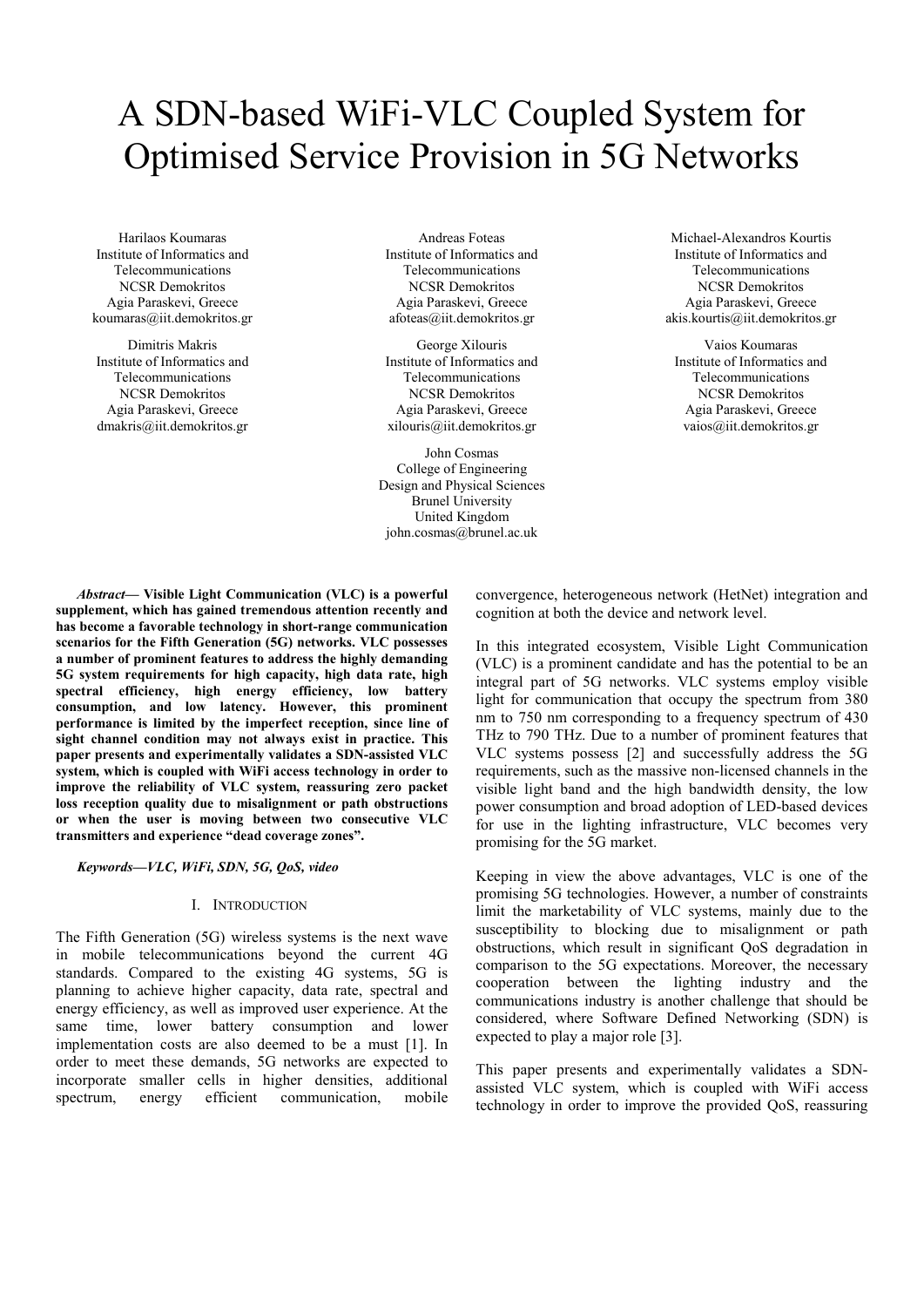good reception quality due to misalignment or path obstructions or when the user is moving between two consecutive VLC transmitters and experience "dead coverage zones".

The rest of the paper is organized as follows: Section II presents briefly the motivation of this paper. Then, Section III describes the experimental topology. Section IV discusses the proposed SDN architecture and the SDN-app use in the SDN controller. Section V discusses the experimental findings, while Section VI concludes this paper.

# II. MOTIVATION OF THIS WORK

The motivation of this paper is to experimentally evaluate how the WiFi access network with the assistance of SDN can efficiently couple the VLC connectivity across two LED lamps, facing loss of connectivity at the dead zones, which are created between the two coverage areas.

Such as a topology has been reconstructed in lab environment and depicted on Fig. 1, where two LED lamps have been placed indoor at distance D=4m, which is a typical set up of VLC lamps for indoor use. The scope of the experiment was to identify the impact of the dead reception zones (denoted as d) at the service continuation, especially the ones that require constant data rate and high QoS, such as the video services.



Fig. 1. Dead reception zones between two VLC lamps

In the described topology, as the user is moving away from the center of the LED light, the SNR value is decreasing, which means that the reception quality drops [4]. This problem is more usual at indoor spaces, where VLC systems have been installed and the user is moving across different VLC/LED lamps, where it is observed the SNR value to fluctuates from the maximum value down to the minimum and then back to maximum. Depending on the distance that each VLC unit has been installed, the user may experience not only drop in the SNR quality, but even dead zones, such as Fig. 1 depicts.

This is exactly the problem that this paper researches. More specifically, the paper setups an experiment with the topology described in Fig. 1, where  $D=4m$  and  $d=10cm$  and examines how the fluctuation in the reception quality can be reduced by i) making the network SDN-assisted and ii) by dynamically coupling via an SDN-app the VLC channel with WiFi access.

# III. EXPERIMENTAL TOPOLOGY

The experimental setup of this paper is depicted on Fig. 2, which was used to evaluate the service continuation for a moving user across different VLC transceivers and how SDN can contribute towards its reception performance enhancement.



Fig. 2. Experimental Setup

The experimental setup includes an SDN network domain, which is controlled by Ryu controller [5] that is capable of executing python-based SDN apps. The CPE is a laptop equipped with a USB VLC receiver and an Arduino-based luminance detector, placed next to the VLC dongle. Fig.3 depicts the CPE that was used for the execution of the experiment.



Fig. 3. Experimental CPE with VLC receiver and Arduino photodetector

The experimental topology complements the VLC technology with a 2.4GHz WiFi 802.11g access point, which was used in the experiment as a dynamically coupled access technology for the zones that the user has poor reception quality, such as the dead reception zones between two successive VLC transceivers. An SDN app was developed in order to handle the seamless switching of the access technology (i.e. WiFi or VLC) used each time in order to maintain good reception quality.

# IV. THE PROPOSED SDN ARCHITECTURE AND SDN-APP

An SDN domain, as the one used for the execution of the proposed experiment, follows a three tier structure, which is briefly described as follows.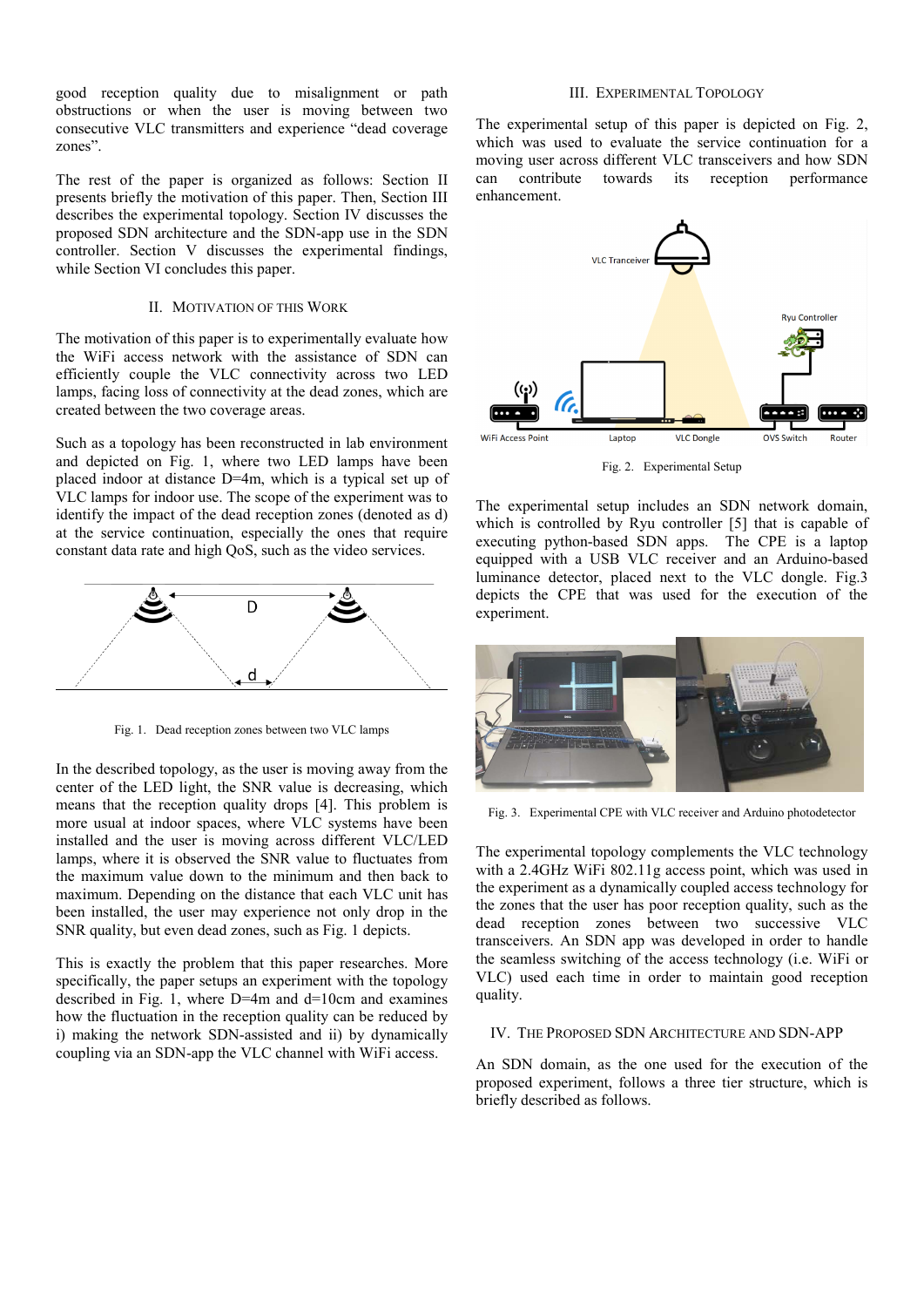The first tier in the SDN architecture is the physical infrastructure, which includes all the network devices required to support the network, which are compatible with the Openflow protocol (the protocol used by the SDN controllers). Network control is decoupled from network devices and is given to a software application, which for the case of an SDN domain is the SDN controller.

SDN Controllers in a SDN domain is the application that acts as a strategic control point in the SDN network, manage flow control to the switches/routers of the domain (via southbound APIs) and the applications and business logic 'above' (via northbound APIs) to deploy intelligent networks. Controllers, which initiate and terminate traffic, make up the second tier of the architecture.

The third tier is the SDN applications, which direct specific functions through the controller. An SDN application is a software program designed to perform a task in a softwaredefined networking (SDN) environment. Types of SDN apps include programs for network virtualization, network monitoring, intrusion detection (IDS) and flow balancing (the SDN equivalent of load balancing), among a great number of other possibilities.

In this paper, we developed an SDN-app, which acts as a hand-over controller for the end-user by coupling the VLC access channel with WiFi, reassuring that the QoS is maintained at acceptable levels as the user is consuming datarate demanding services, such as video, when he/she is passing through a dead reception zone of two successive VLC transceivers.



Fig. 4. The flow diagram of the developed SDN-app

The flow diagram of the developed SDN-app is depicted on Fig. 4, which describes the FSM diagram of the algorithm. The proposed SDN-app supports two modes of operation: The "WiFi only" and the "Hybrid" mode. More specifically, the initial state of the SDN app starts at gaining connectivity via the WiFi access technology (i.e. WiFi only). Then the SDNapp continuously monitors if a VLC control message is captured via the VLC receiver, which means that the user is located at a coverage area of a VLC transceiver. Then, the SDN app mandates the SDN controller to apply the appropriate OpenFlow commands at the SDN devices of the domain (in our experimental topology an Open Virtual Switch is used) in order the end-user terminal to start receiving the download link via the VLC and the return link via the WiFi (i.e. Hybrid mode). More specifically, in the hybrid mode the user receives service data from the VLC access technology and uses the WiFi channel only for requests and ACKs (as a return channel). The system remains at the hybrid state, according to the SDN app, for at least 2 seconds before performing a check loop for moving to the next state. If at the check, the system identifies that the user remains at a coverage area of VLC lamp, then the system remains at the "hybrid mode" state for additionally two seconds. Otherwise, the system returns to "WiFi only" state.

## V. EXPERIMENTAL RESULTS

#### *A. LED lamp power distribution*

As an initial step in the experimental process, we measured the LED power distribution between two successive VLC transceivers in order to verify the existence of dead coverage zones. In our experimental setup, the VLC lamps are located at a height of 2 meters from the luminance sensor and the VLC receiver at the CPE. The measurements of luminance intensity and packet loss where taken by measuring at the CPE when the user had requested an HTTP streaming video service, with the buffer at the client side to have been configured to 1 second only. The measurements were taken by placing the CPE with the VLC and luminance sensors at specific distances from the conceptual vertical line, which is defined between the LED lamp and the floor (as Fig. 5 defines), following a step of approx. 30 cm.



Fig. 5. Distance definition in the experimental measurements



Fig. 6. Luminance power (lx) vs. distance in relation to video playback status